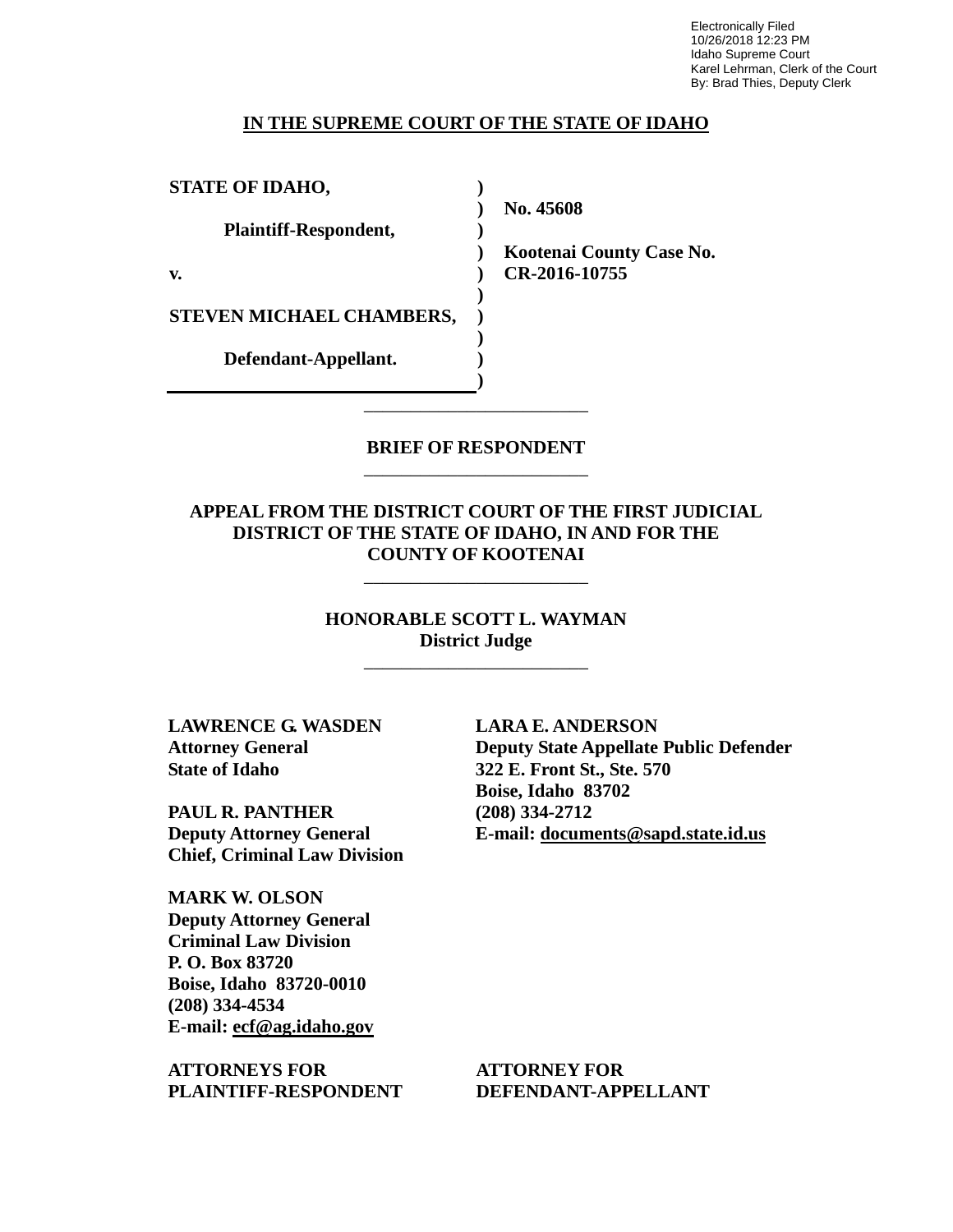# **TABLE OF CONTENTS**

| Chambers Has Failed To Show The District Court Erred By<br>Excluding Evidence Related To N.S.'s December 2016 Rape |                                                                                                                                                                       |
|--------------------------------------------------------------------------------------------------------------------|-----------------------------------------------------------------------------------------------------------------------------------------------------------------------|
| $\mathbf{A}$ .                                                                                                     |                                                                                                                                                                       |
| <b>B.</b>                                                                                                          |                                                                                                                                                                       |
| $\mathcal{C}$ .                                                                                                    | <b>Chambers Failed To Preserve His Constitutional And</b>                                                                                                             |
| D.                                                                                                                 | The I.R.E. $412(b)(2)(C)$ False Accusation Exception To<br>The Rape Shield Rule Contains A Temporal Requirement<br>Which Properly Resulted In The Exclusion Of N.S.'s |
|                                                                                                                    |                                                                                                                                                                       |
|                                                                                                                    |                                                                                                                                                                       |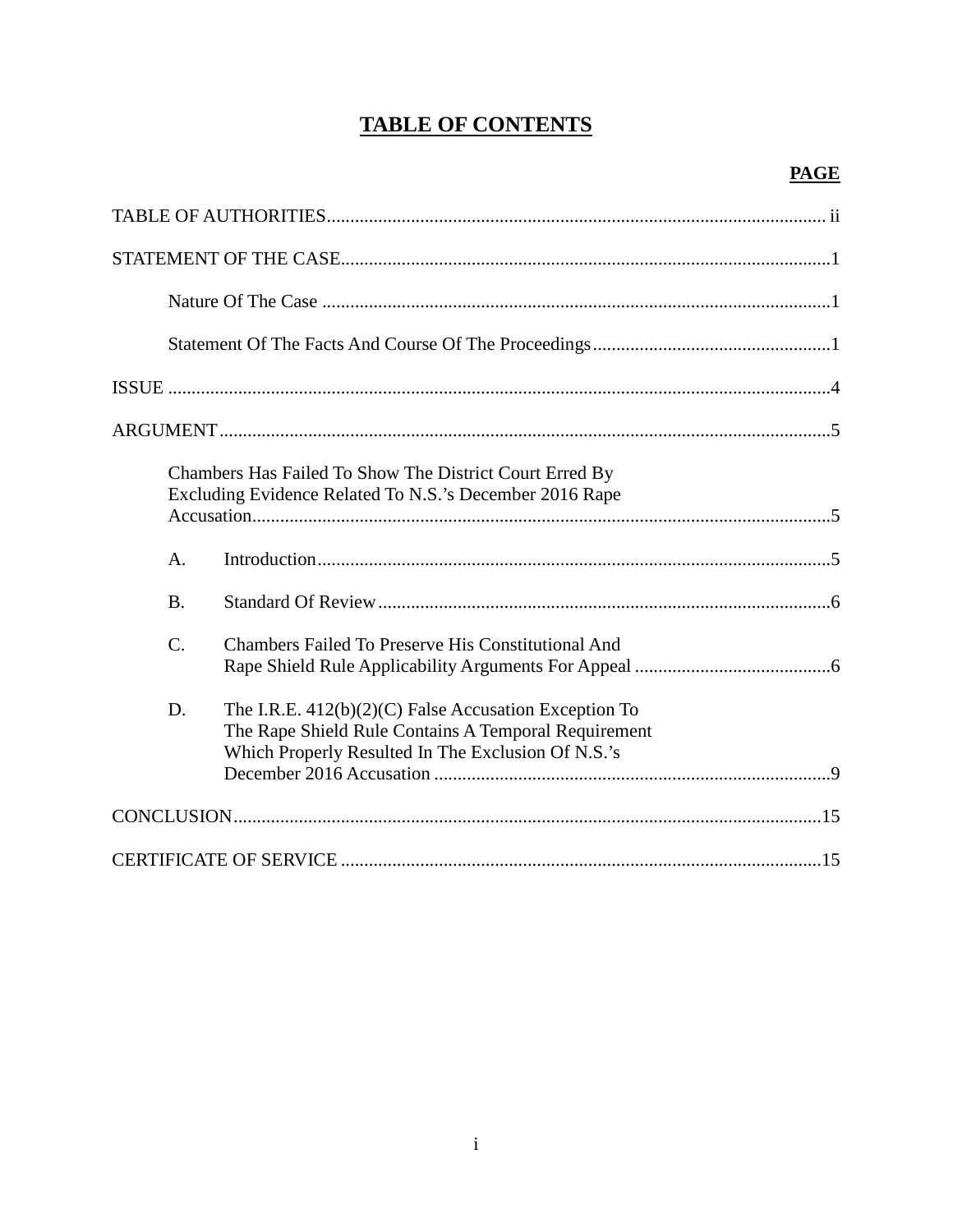# **TABLE OF AUTHORITIES**

| <b>CASES</b><br><b>PAGE</b>                                                            |
|----------------------------------------------------------------------------------------|
|                                                                                        |
|                                                                                        |
| Carrier v. Lake Pend Oreille Sch. Dist. No. 84, 142 Idaho 804, 134 P.3d 655 (2006)  10 |
|                                                                                        |
|                                                                                        |
|                                                                                        |
|                                                                                        |
|                                                                                        |
|                                                                                        |
|                                                                                        |
|                                                                                        |
|                                                                                        |
|                                                                                        |
|                                                                                        |
|                                                                                        |
|                                                                                        |
|                                                                                        |
|                                                                                        |
|                                                                                        |
|                                                                                        |
|                                                                                        |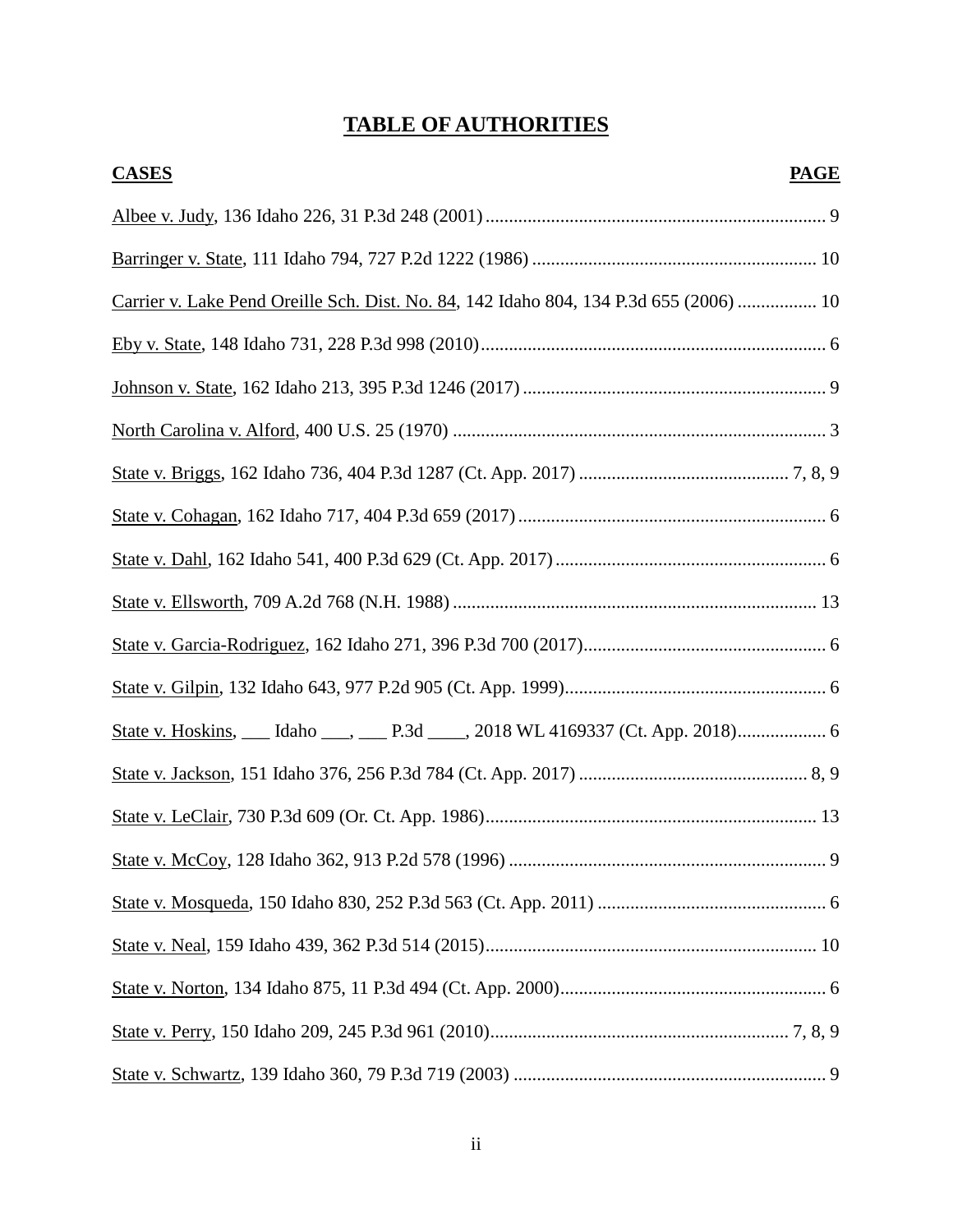| <b>RULES</b>                                                                              |  |
|-------------------------------------------------------------------------------------------|--|
| Verska v. Saint Alphonsus Regional Medical Center, 151 Idaho 889, 265 P.3d 502 (2011)  10 |  |
|                                                                                           |  |
|                                                                                           |  |
|                                                                                           |  |

| I.R.E. |  |
|--------|--|
|--------|--|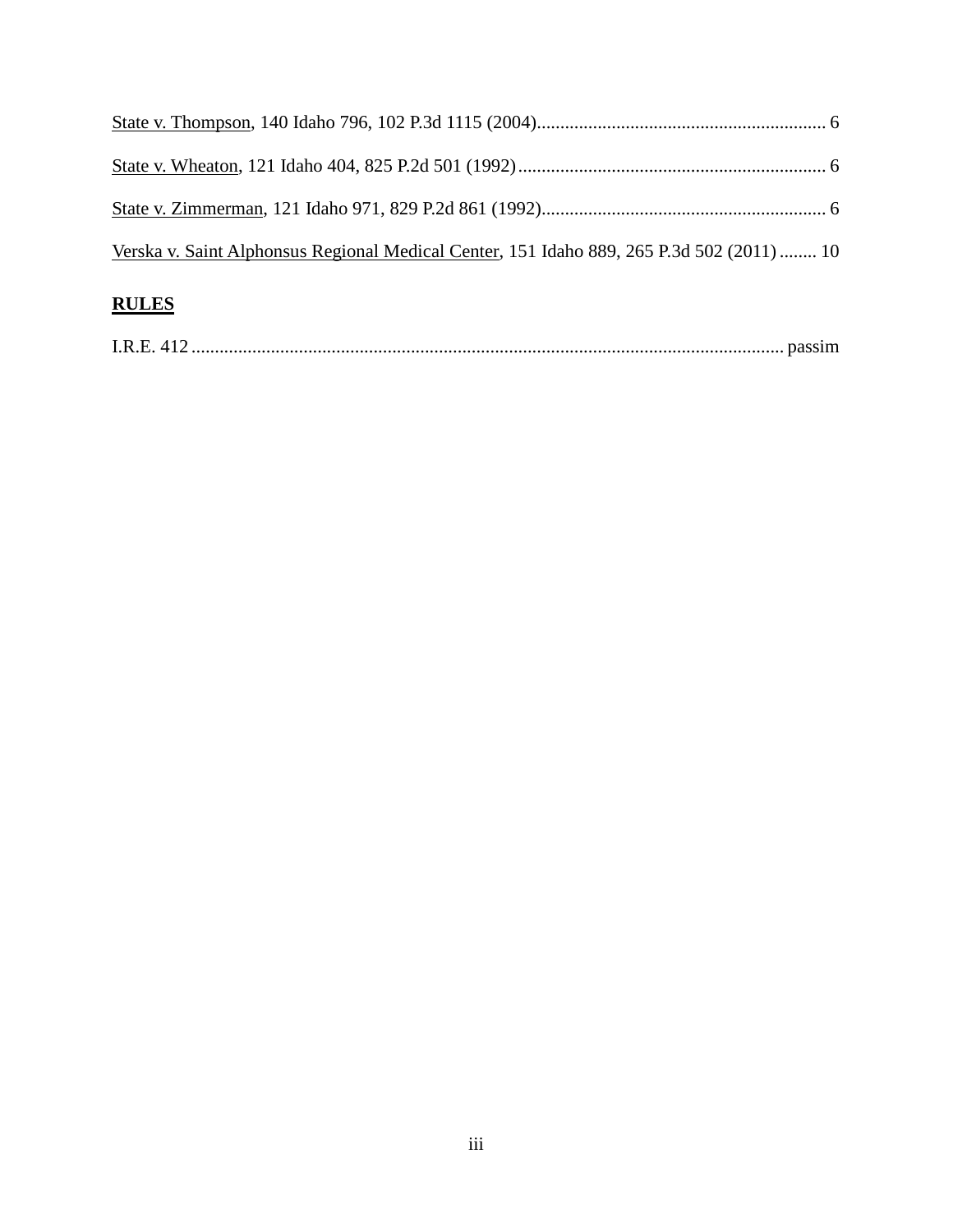#### STATEMENT OF THE CASE

## Nature Of The Case

Steven Michael Chambers appeals from the judgment of conviction entered upon his conditional guilty plea to battery with intent to commit a serious felony.

#### Statement Of The Facts And Course Of The Proceedings

In June 2016, N.S., who lived with assistance for her mental disabilities at a group home, met Chambers at a church event. (R., pp.17, 22-23, 35-36.) They exchanged phone numbers and communicated throughout the night. (R., pp.17, 22.) This communication included sexually suggestive photos and messages sent by both individuals. (R., pp.24, 26-27.)

Early the next morning, N.S. went to Chambers' residence. (R., pp.17-18, 22-23.) There, N.S. and Chambers were kissing in the hallway outside of Chambers' bedroom when Chambers told N.S. to take her clothes off. (R., p.17.) Chambers punched N.S. in the stomach when N.S. refused, and then pushed her into his bedroom. (Id.) There, Chambers forcibly raped N.S. (Id.) Afterwards, N.S. ran out the front door, called 911, and reported the incident to authorities. (R., pp.17-18.) N.S. acknowledged to authorities that she had deleted the sexually explicit photos and messages from her phone prior to calling 911. (R., p.24.)

A detective interviewed Chambers. (R., pp.26-29.) Chambers told the officer that his mother had used drugs when she was pregnant with him, that he did not learn to speak until he was 12 or 13, but that he had no disabilities other than a speech impediment. (R., p.26.) Chambers acknowledged having sex with N.S., but initially asserted that it was consensual. (R., pp.26-27.) Chambers also denied punching N.S. in the stomach. (R., p.27.) Chambers invited the officer to view the messages and photos sent between himself and N.S. (Id.) Later in the interview, Chambers' demeanor changed and he admitted to punching and forcibly raping N.S.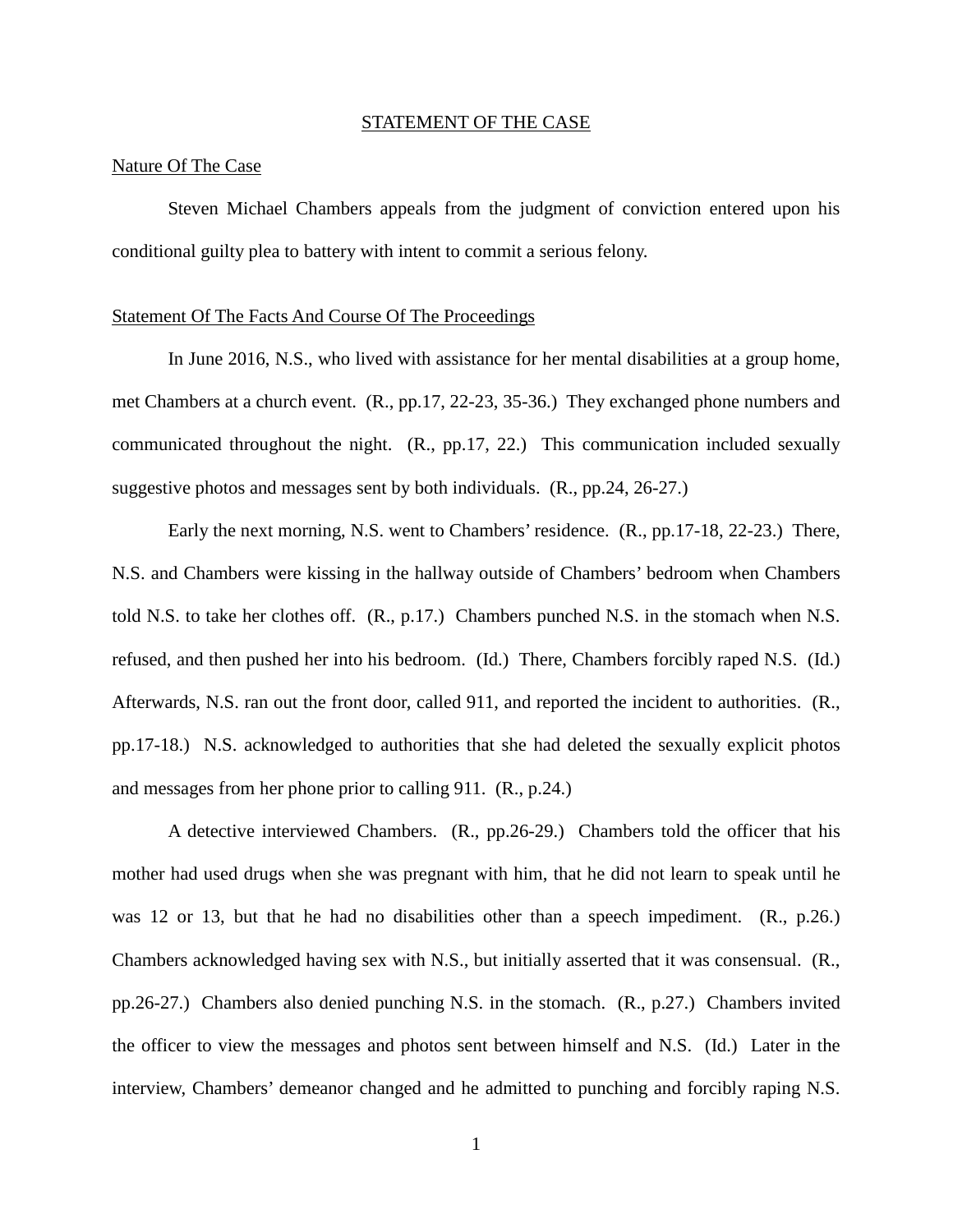(R., pp.28-29). He also admitted to placing his hand over her mouth to keep her quiet during the rape. (R., p.28.) The state investigated further (R., pp.28-46, 58-61), and ultimately charged Chambers with forcible rape (R., pp.93-94).

 Chambers filed a motion to permit the defense to introduce evidence related to N.S.'s past sexual behavior pursuant to I.R.E.  $412(b)(2)(C)$  $412(b)(2)(C)$  $412(b)(2)(C)$   $(2017).<sup>1</sup>$  (R., pp.129-143.) The state also filed a motion in limine to exclude the same evidence. (R., pp.148-152.) Specifically, Chambers sought a court order permitting him to present evidence at trial concerning a rape allegation N.S. made against another individual in December 2016, approximately six months after the charged conduct occurred in the present case. (R., pp.129-143.) In this December 2016 incident, N.S. reported to authorities that an individual whom she had been staying with had raped her. (R., pp.133-134.) The accused individual asserted that he had engaged only in consensual sex with N.S. (R., pp.136-137.) The individual was cooperative with authorities and passed a polygraph test in which he denied raping N.S. (R., pp.138-140.) Based on the information provided, the investigating officer declined to arrest the accused individual.<sup>[2](#page--1-1)</sup> (R., p.137.)

After a hearing at which no evidence was presented, the district court granted the state's motion in limine and denied Chambers' motion for an order permitting him to present evidence related to the December 2016 incident.  $(R., pp.168-169; Tr., p.32, L.2 - p.39, L.1.)$  The court first concluded that the evidence was not admissible pursuant to the I.R.E.  $412(b)(2)(C)$ exception that provides for the potential admission of evidence of "false allegations of sex crimes

 $\overline{a}$ 

<sup>&</sup>lt;sup>1</sup> I.R.E. 412 was amended in 2018. (See 3/26/18 Idaho Supreme Court Order "In Re: Adoption of Newly Formatted Idaho Rules of Evidence.") Hereinafter, the state refers to the former version of the rule that was in effect at the time of the relevant hearings in this case simply as "I.R.E. 412."

 $2A$  review of the iCourt portal reveals that the accused individual was not subsequently charged with rape or any other crimes related to the December 2016 incident with N.S.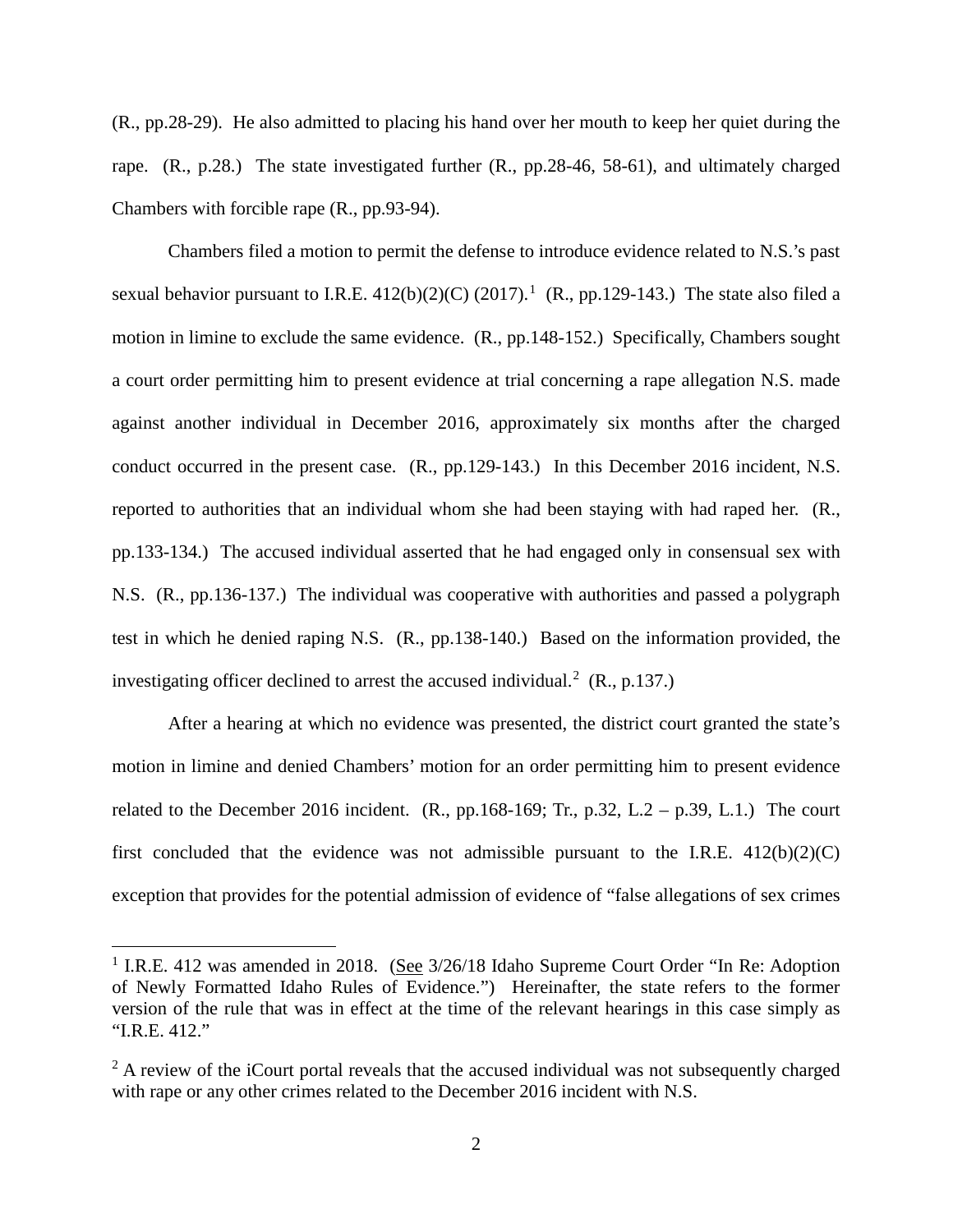made at an earlier time" because the December 2016 incident occurred approximately six months *after* the charged conduct. (Tr., p.36, L.22 – p.38, L.2.) The court further concluded, in the alternative, that even if the I.R.E.  $412(b)(2)(C)$  exception applied to the evidence, it was still inadmissible pursuant to I.R.E.  $412(c)(3)$  because the probative value of the evidence was outweighed by the danger of unfair prejudice.<sup>[3](#page--1-2)</sup> (Tr., p.38, Ls.2-21.)

Chambers entered a conditional  $\mathrm{Alford}^4$  $\mathrm{Alford}^4$  plea to an amended charge of felony battery with the intent to commit a serious felony. (Tr., p.42, L.14 – p.50, L.7.) Chambers preserved his right to challenge the district court's ruling on the I.R.E.  $412(b)(2)(C)$  issue. (R., p.166; Tr., p.42, Ls.14-18.) The district court imposed a unified 10-year sentence with two years fixed, but suspended the sentence and placed Chambers on probation for three years. (R., pp.175-185; Tr., p.61, Ls.4-14.) Chambers timely appealed. (R., pp.186-189.)

 $\overline{a}$ 

<sup>&</sup>lt;sup>3</sup> Chambers also moved to suppress his confessions made to the investigating detective on the ground that they were coerced.  $(R., pp.102-103, 114-115; Tr., p.5, L.2 - p.30, L.10.)$  However, it appears that Chambers entered his conditional guilty plea before the district court made a ruling on this motion.

<sup>&</sup>lt;sup>4</sup> North Carolina v. Alford, 400 U.S. 25 (1970).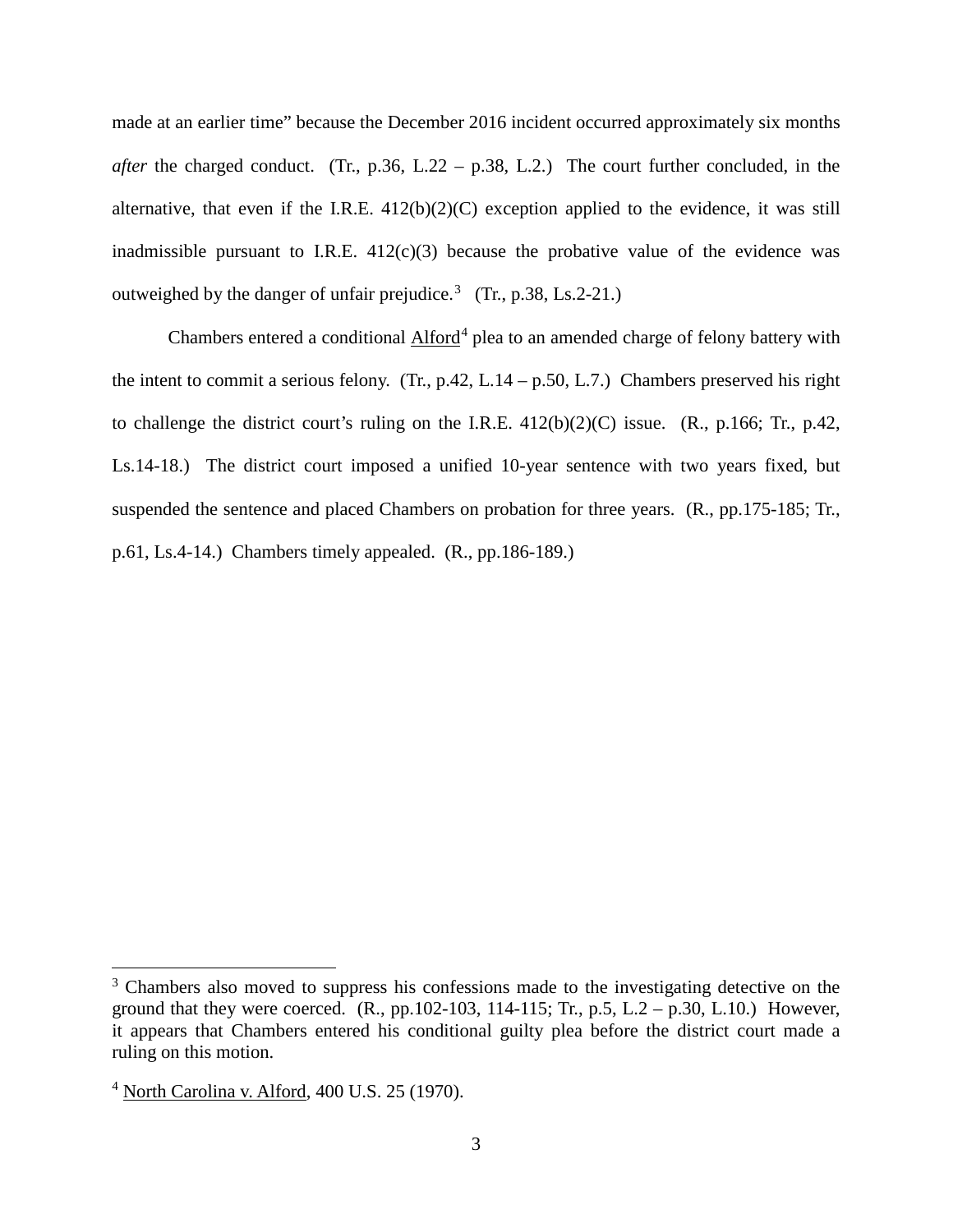# **ISSUE**

Chambers states the issue on appeal as:

Did the district court err in granting the State's motion to exclude evidence relating to [N.S.'s] subsequent claim of rape against Mr. Chase?

(Appellant's brief, p. 9.)

The state rephrases the issue as:

Has Chambers failed to show the district court erred by excluding evidence related to N.S.'s December 2016 rape accusation?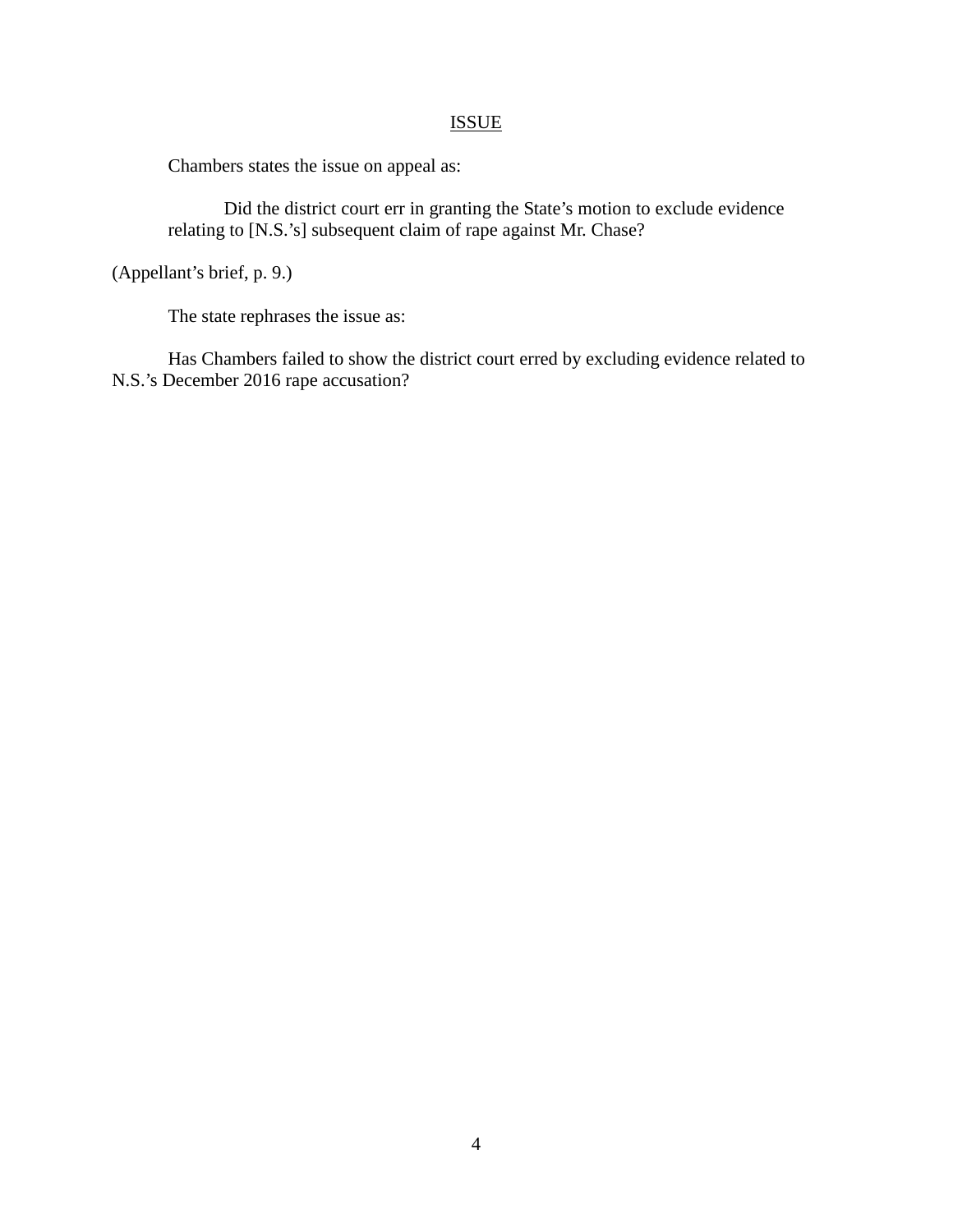#### ARGUMENT

# Chambers Has Failed To Show The District Court Erred By Excluding Evidence Related To N.S.'s December 2016 Rape Accusation

## A. Introduction

Chambers asserts that the district court erred by granting the state's motion in limine to exclude evidence relating to N.S.'s December 2016 rape accusation which occurred approximately six months after the charged conduct in the underlying case, and by denying his own motion for an order permitting the admission of the same evidence. (Appellant's brief, pp.10-28.) Specifically, Chambers contends that the court erred because: (1) I.R.E. 412(b)(2)(C), the rape shield rule's "false allegation" exception, contains no temporal limits requiring that the false allegation occur prior to the alleged offense; (2) N.S.'s December 2016 accusation was admissible pursuant to the I.R.E. 412(b)(1) exception to the rape shield rule because exclusion of the evidence violated his Sixth Amendment right to present a defense; and (3) admission of N.S.'s December 2016 accusation was not precluded by the rape shield rule in the first place because the accusation did not constitute "past sexual behavior" pursuant to I.R.E. 412(b). (Id.)

Chambers' contentions fail. First, Chambers failed to preserve any argument either that exclusion of N.S.'s December 2016 accusation violated his constitutional rights, or that admission of the accusation did not fall within the scope of the rape shield rule to begin with. Further, an analysis of I.R.E. 412(b)(2)(C) reveals that the phrase "earlier time," as contained in that subsection, imposes a temporal requirement that the proffered accusation must have occurred before the charged conduct in order to be subject to that exception to the rape shield rule.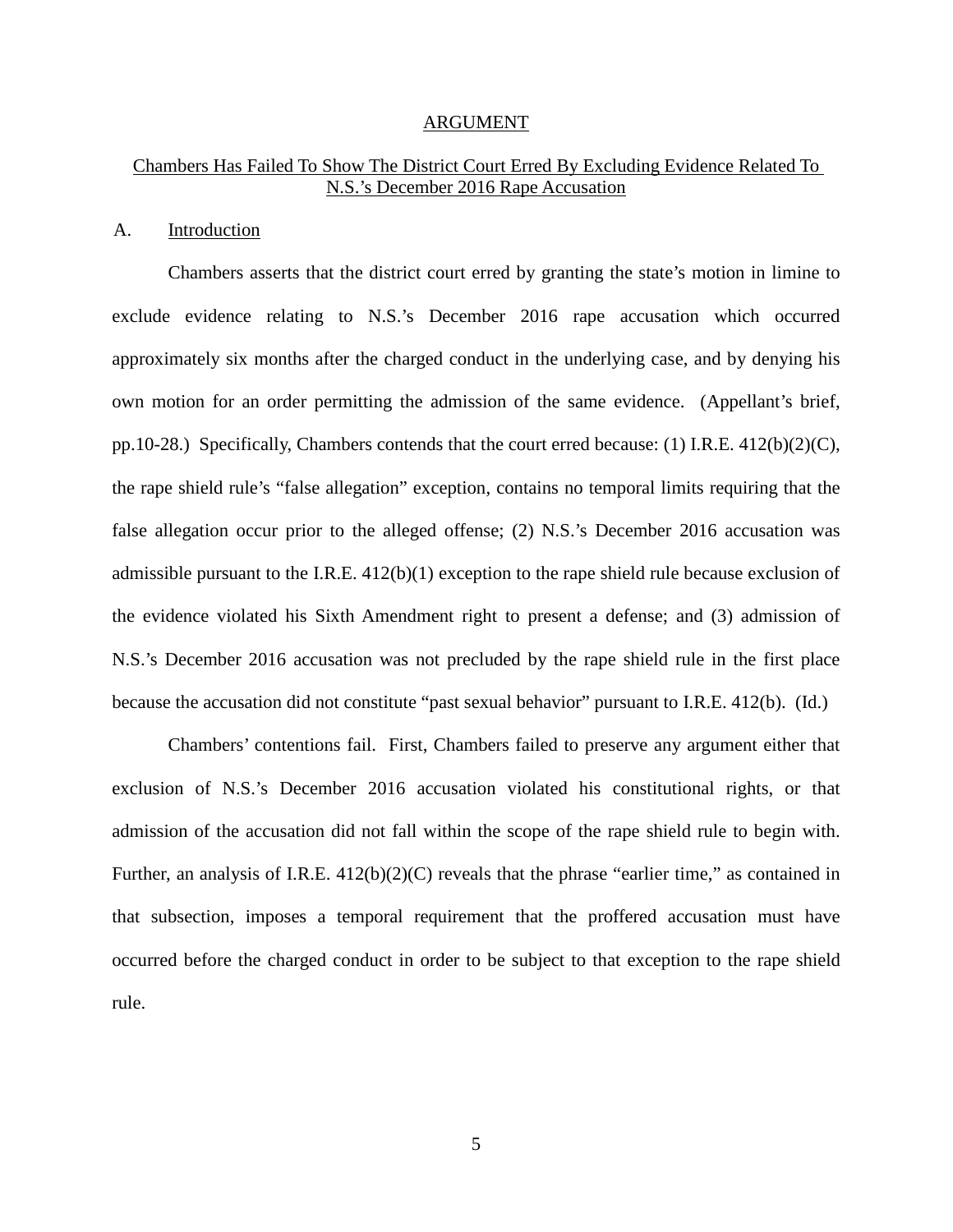## B. Standard Of Review

The interpretation of court rules and statutes presents a question of law over which appellate courts exercise free review. State v. Thompson, 140 Idaho 796, 798, 102 P.3d 1115, 1117 (2004); Eby v. State, 148 Idaho 731, 734, 228 P.3d 998, 1001 (2010).

The decision whether to admit evidence at trial is generally within the province of the trial court. A trial court's determination that evidence is supported by a proper foundation is reviewed for an abuse of discretion. State v. Gilpin, 132 Idaho 643, 646, 977 P.2d 905, 908 (Ct. App. 1999). Therefore, a trial court's determination as to the admission of evidence at trial will only be reversed where there has been an abuse of that discretion. State v. Zimmerman, 121 Idaho 971, 973-974, 829 P.2d 861, 863-864 (1992).

# C. Chambers Failed To Preserve His Constitutional And Rape Shield Rule Applicability Arguments For Appeal

It is well-settled that Idaho's appellate courts "will not consider issues not raised in the court below." State v. Mosqueda, 150 Idaho 830, 833, 252 P.3d 563, 566 (Ct. App. 2011) (citing State v. Wheaton, 121 Idaho 404, 407, 825 P.2d 501, 504 (1992)). An objection to the admission of evidence on one basis does not preserve a separate and different basis for exclusion of the evidence. State v. Norton, 134 Idaho 875, 880, 11 P.3d 494, 499 (Ct. App. 2000).

The Idaho appellate courts have recently reiterated that appellate court review is limited to the evidence, theories, and arguments that were presented below and that parties are precluded from presenting legal questions and theories on appeal different than the ones they presented to the lower court. See, e.g., State v. Dahl, 162 Idaho 541, 548, 400 P.3d 629, 636 (Ct. App. 2017); State v. Garcia-Rodriguez, 162 Idaho 271, 275, 396 P.3d 700, 704 (2017); State v. Cohagan, 162 Idaho 717, 721, 404 P.3d 659, 663 (2017); State v. Hoskins, \_\_\_ Idaho \_\_\_, \_\_\_ P.3d \_\_\_\_, 2018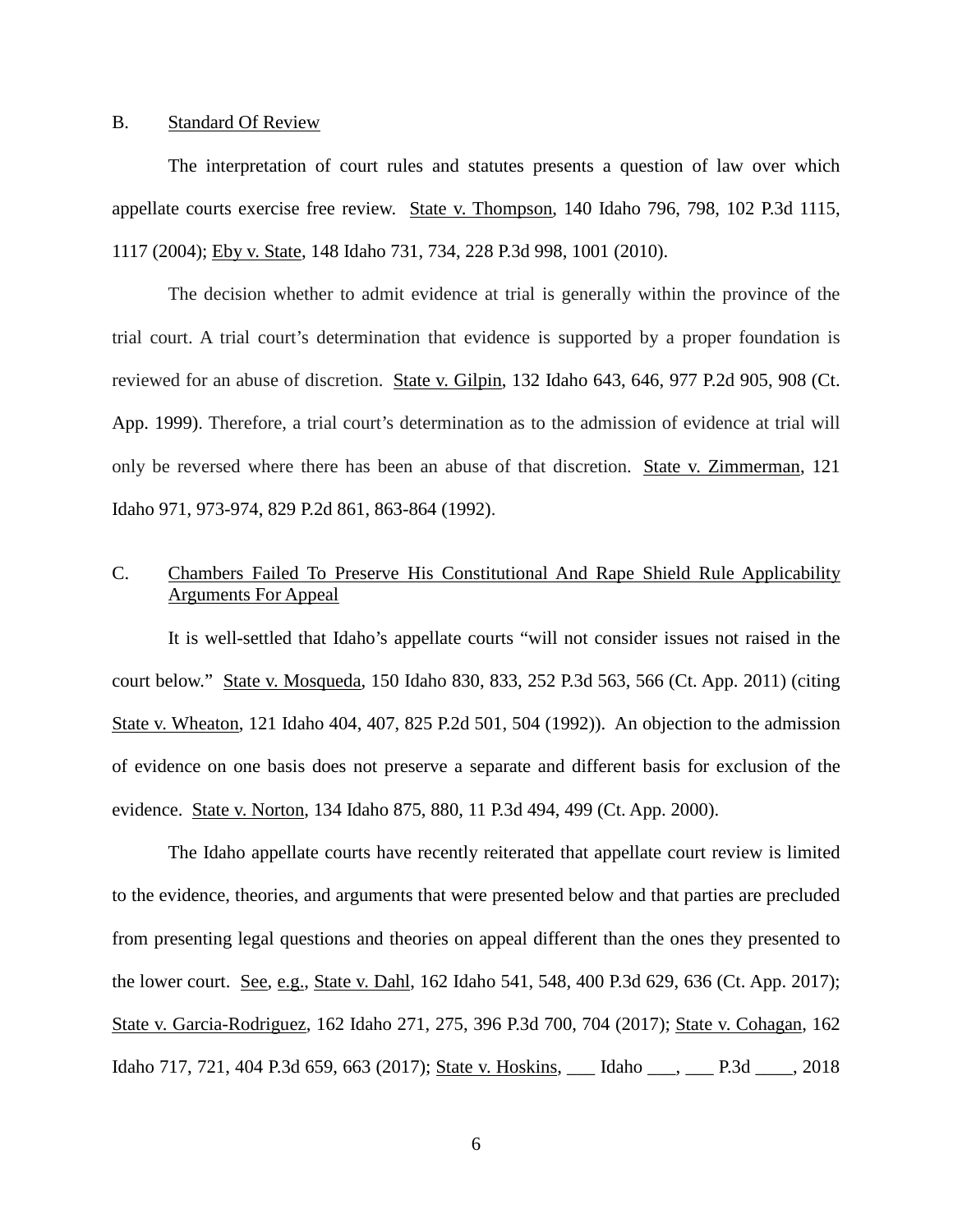WL 4169337 (Ct. App. 2018) (not yet final).

In State v. Briggs, 162 Idaho 736, 737-741, 404 P.3d 1287, 1288-1292 (Ct. App. 2017), the Idaho Court of Appeals applied these preservation principles to an appellant's challenge to a district court's I.R.E. 412 determination. Briggs filed a motion in limine for an order permitting him to present trial evidence pursuant to I.R.E.  $412(b)(2)(D)$ , the rape shield rule exception for "sexual behavior with parties other than the accused which occurred at the time of the event giving rise to the sex crime charged." Briggs, 162 Idaho at 738, 404 P.3d at 1289. The district court denied the motion. Id.

On appeal, Briggs argued that the district court's exclusion of the evidence violated his right to confront witnesses pursuant to I.R.E. 412(b)(1) and the Sixth Amendment of the United States Constitution. Id. at 737, 404 P.3d at 1288. However, Briggs did not articulate to the district court that he had a constitutional right to present the evidence in question or specify any different or additional bases under I.R.E. 412 to admit the evidence. Id. at 738, 404 P.3d at 1289.

The Idaho Court of Appeals affirmed the convictions and held that Briggs failed to preserve his appellate arguments. The Court first held that Briggs' I.R.E. 412(b)(1)/Sixth Amendment claim was not cognizable under the Idaho fundamental error standard set forth in State v. Perry, 150 Idaho 209, 245 P.3d 961 (2010). Id. at 739, 404 P.3d at 1290. The Court concluded that "[i]t is not unobjected-to error when a party articulates a specific basis to admit evidence, receives a ruling, and then fails to offer a different basis on which to admit the evidence." Id. The actions of Briggs' trial attorney did not qualify as unobjected-to error that could be analyzed pursuant to Perry because:

Trial counsel filed a motion in limine, arguing a very specific ground on which the district court should admit evidence of the victims' sexual history, which the district court denied. When the evidence was excluded, trial counsel did not offer a different basis for its admission. Thus, this is not a case where trial counsel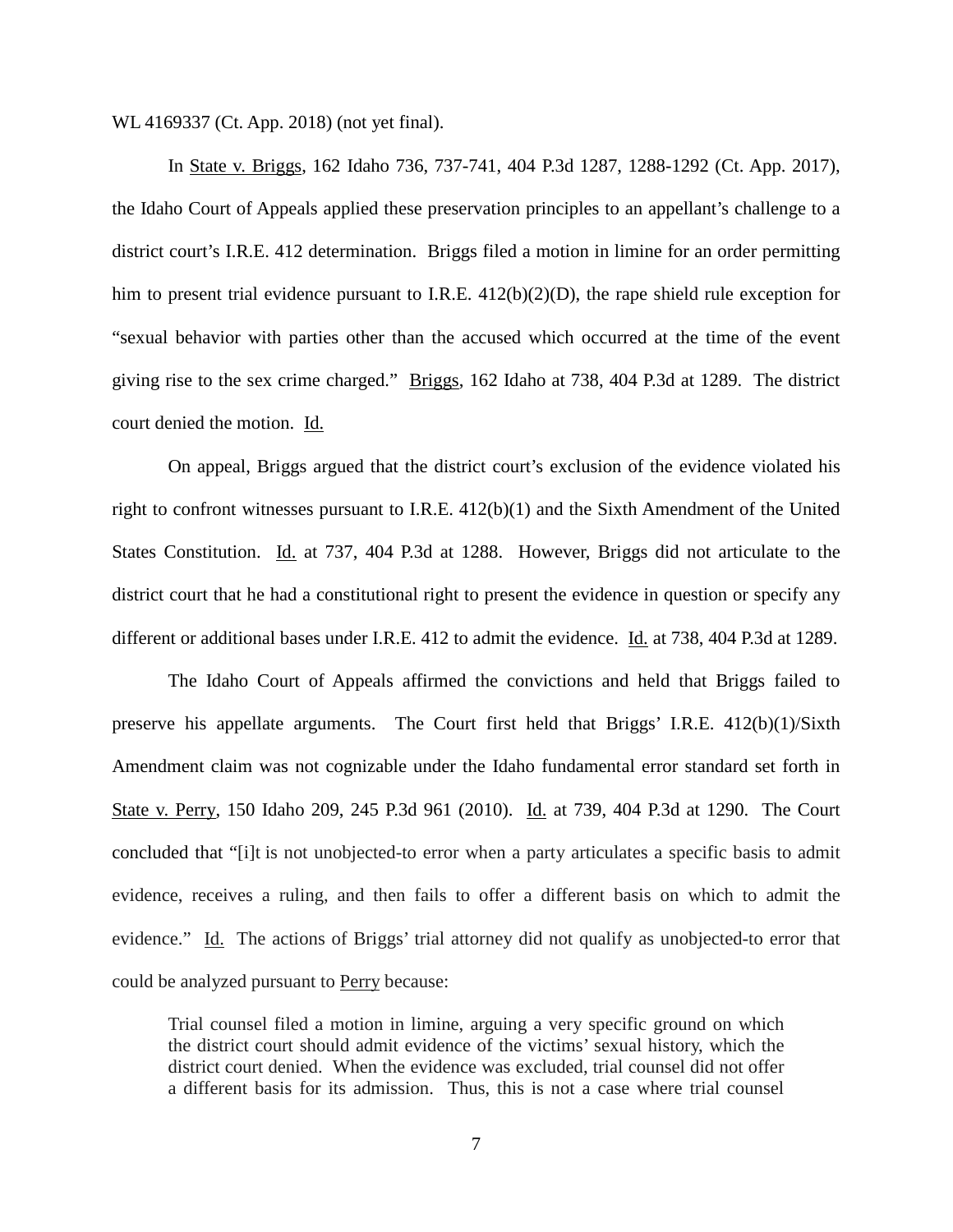failed to object; instead, this is a case where trial counsel failed to offer a basis upon which the evidence could be admitted. Briggs's claim on appeal is not that the State or the district court made an error to which no objection was made. Rather, Briggs is claiming his attorney failed to argue a particular basis on which to admit the evidence, thus constituting "unobjected-to error." Here, however, there was no error to which trial counsel could object because he could not object to his own inaction. This is not the type of circumstance of "unobjected-to error" contemplated by the *Perry* opinion. The failure to offer a specific evidence rule as a basis to admit or exclude evidence is not unobjected-to error for purposes of a fundamental error analysis.

## Id. (footnote omitted).

The Court further concluded that, even if it could apply the Perry fundamental error standard to Briggs' claim, Briggs could not satisfy the first Perry prong (demonstration of a violation of an unwaived constitutional right). Id. The Court relied upon State v. Jackson, 151 Idaho 376, 379-380, 256 P.3d 784, 787-788 (Ct. App. 2017), in which the Court of Appeals held that Jackson failed to satisfy the first prong of Perry where he had sought exclusion of evidence pursuant to I.R.E. 404(b) to the district court, but then asserted for the first time on appeal that the district court's exclusion of the same evidence violated his constitutional due process rights. Id. at 739-740, 404 P.3d at 1290-1291. In Jackson, the Court of Appeals concluded:

To hold that the presentation of evidence and associated argument in violation of an evidentiary rule satisfies the constitutional violation element of *Perry* because all evidentiary error implicates due process would, in our view, virtually eviscerate the first prong of the *Perry* standard and contravene the limits that *Perry* places on fundamental error review.

Jackson, 151 Idaho at 379-380, 256 P.3d at 787-788.

The rationale of Briggs and Jackson precludes appellate review of Chambers' appellate claims, in this case, that the exclusion of N.S.'s December 2016 accusation violated his constitutional rights, or that admission of the accusation did not fall within the scope of the rape shield rule to begin with. Chambers presented neither argument to the district court. (See R., pp.129-144; Tr., p.33, L.14 – p.36, L.12.) These arguments are therefore waived on appeal.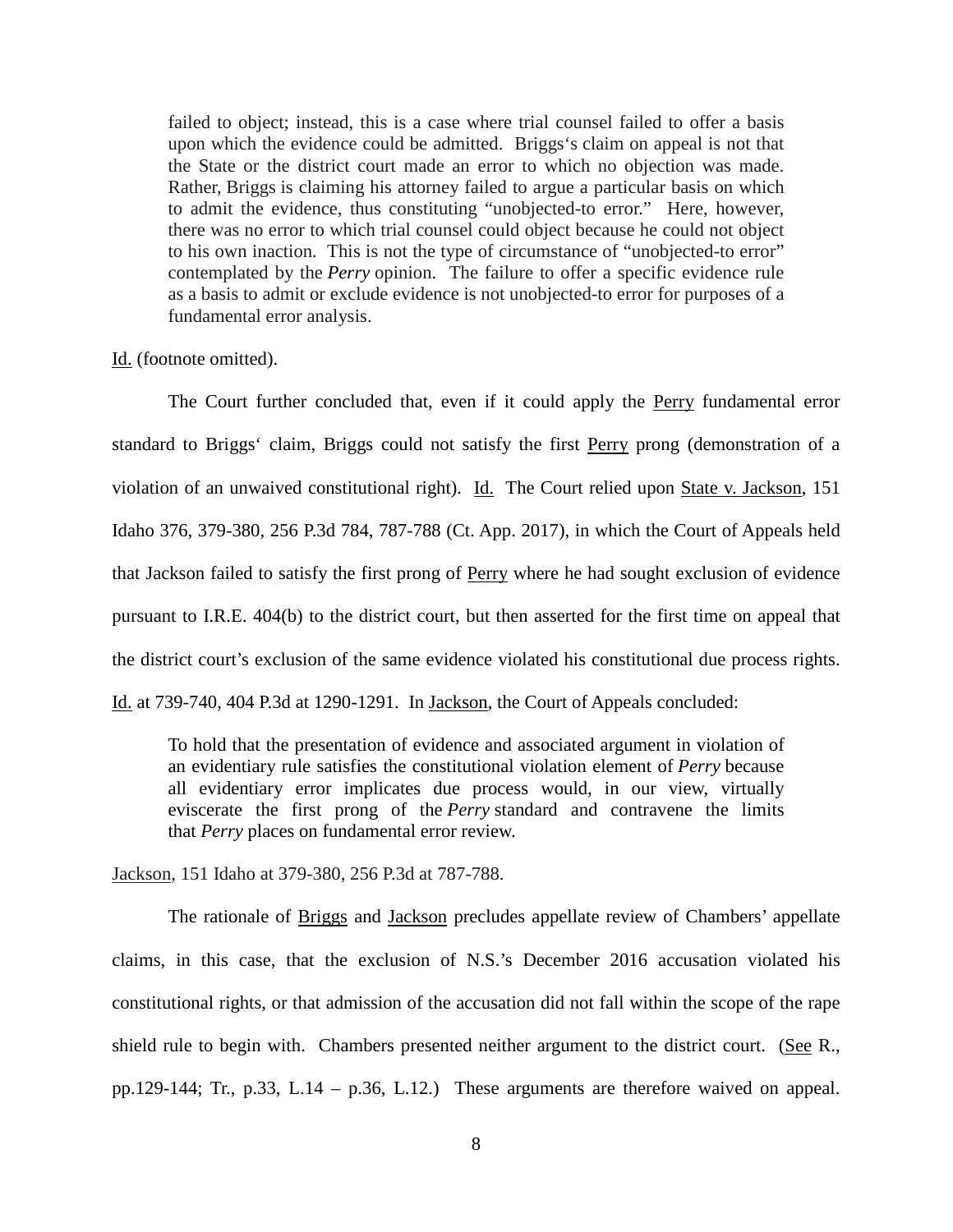Further, by arguing to the district court only that one of the rape shield rule *exceptions* (I.R.E. 412(b)(2)(C)) applied to the proffered evidence, Chambers essentially conceded that the evidence, absent application of this exception, was inadmissible pursuant to the rape shield rule.

Finally, as in Briggs and Jackson, Chambers' constitutional argument, raised for the first time on appeal, is non-cognizable under the Perry fundamental standard. Chambers' own failure below to offer a particular ground to exclude the evidence is not unobjected-to-error for purposes of a Perry fundamental error analysis. Likewise, as in Briggs and Jackson, even if these appellate claims could be analyzed under Perry, Chambers' attempt to re-frame his evidentiary claim (as presented to the district court), as a constitutional claim for the first time on appeal cannot satisfy the first Perry prong.

Chambers failed to preserve his claims that the district court's exclusion of N.S.'s December 2016 accusation violated his constitutional rights, or that admission of the accusation did not fall within the scope of the rape shield rule to begin with. These claims are also not cognizable in a Perry fundamental error analysis and cannot satisfy the first prong of that standard in any event. This Court should therefore decline to reach the merits of these claims.

# D. The I.R.E. 412(b)(2)(C) False Accusation Exception To The Rape Shield Rule Contains A Temporal Requirement Which Properly Resulted In The Exclusion Of N.S.'s December 2016 Accusation

It is axiomatic and long-established that a statute or rule will be interpreted according to its plain language and that where the language is plain the court will not resort to principles of statutory construction. State v. Schwartz, 139 Idaho 360, 362, 79 P.3d 719, 721 (2003); State v. McCoy, 128 Idaho 362, 365, 913 P.2d 578, 581 (1996); <u>see also Johnson v. State</u>, 162 Idaho 213, 217, 395 P.3d 1246, 1250 (2017) ("In the absence of a statutory definition, the language of a statute should be given its plain, usual and ordinary meaning." (quoting Albee v. Judy, 136 Idaho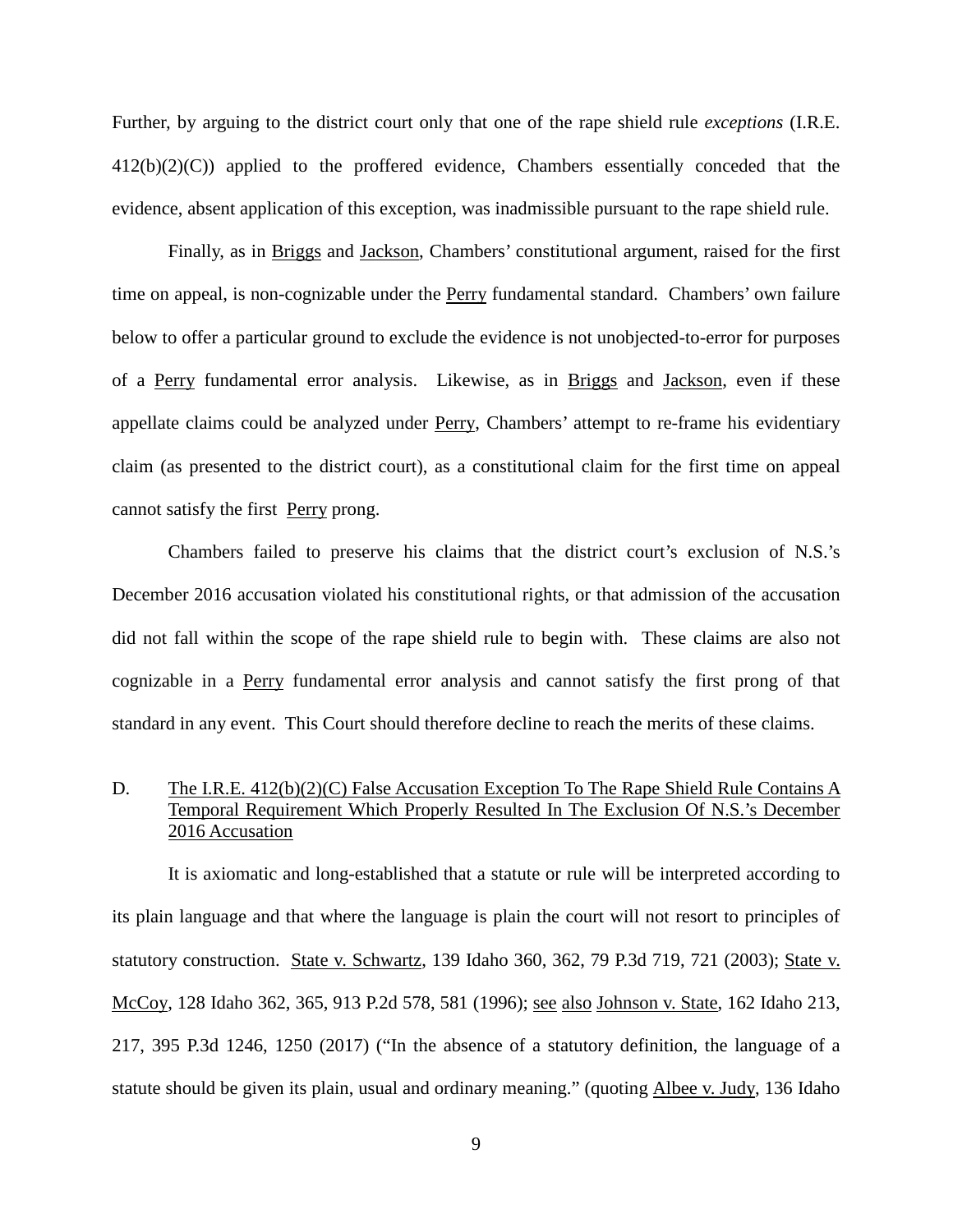226, 231, 31 P.3d 248, 253 (2001)).

When the language of the statute or rule is capable of more than one reasonable construction it is ambiguous. Carrier v. Lake Pend Oreille Sch. Dist. No. 84, 142 Idaho 804, 807, 134 P.3d 655, 658 (2006). "An alternative interpretation that is unreasonable would not make it ambiguous." Verska v. Saint Alphonsus Regional Medical Center, 151 Idaho 889, 896, 265 P.3d 502, 509 (2011) (citation omitted). An ambiguous statute or rule must be construed to mean what the legislature intended it to mean. Carrier, 142 Idaho at 807, 134 P.3d at 658. To ascertain legislative intent, courts examine not only the literal words of the statute or rule, but also the reasonableness of the proposed interpretations, the policy behind the statute or rule, and its legislative history. Id. at 807-808, 134 P.3d at 658-659.

Further, "[i]n construing a statute, this Court will not deal in any subtle refinements of the legislation, but will ascertain and give effect to the purpose and intent of the legislature, based on the whole act and every word therein, lending substance and meaning to its provisions." State v. Neal, 159 Idaho 439, 445, 362 P.3d 514, 520 (2015) (quotations and citation omitted). Thus, "when interpreting a statute, every effort should be made to give meaning to each word so as not to render any word superfluous or without meaning." Barringer v. State, 111 Idaho 794, 803, 727 P.2d 1222, 1231 (1986) (citation omitted).

At the time of the relevant proceedings in the underlying case, I.R.E. 412(b), the Idaho "rape shield rule," provided that, "[n]otwithstanding any other provision of law, in a criminal case in which a person is accused of a sex crime, evidence of a victim's past sexual behavior...is not admissible." Idaho Rule of Evidence 412(b) enumerates several exceptions to the rape shield rule's general preclusion of applicable evidence, including an exception for evidence of "false allegations of sex crimes made at an *earlier time*." I.R.E. 412(b)(2)(C) (emphasis added).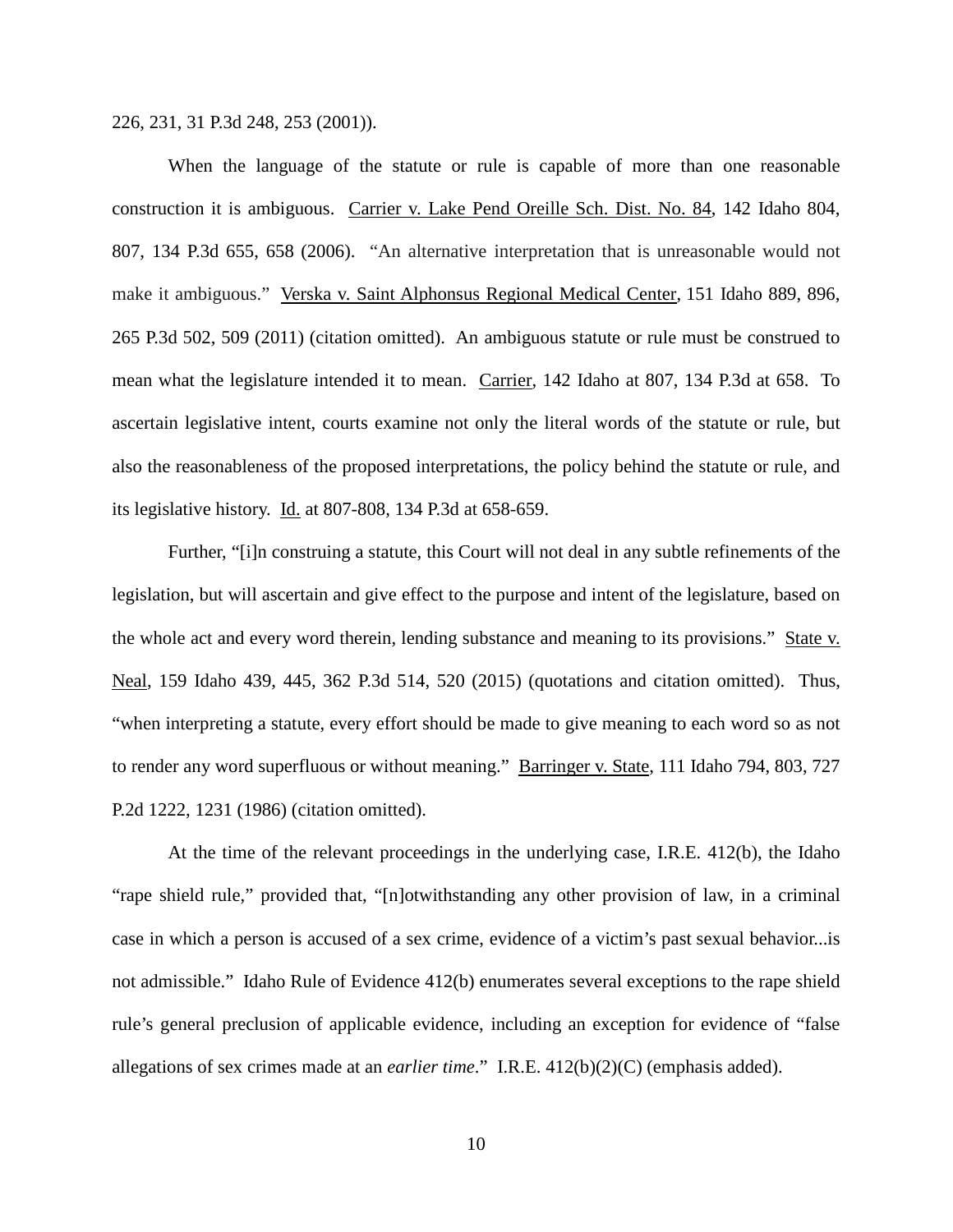Should evidence fall under the I.R.E.  $412(b)(2)(C)$  "false evidence" exception, it still may not be admitted at trial unless: (1) the defendant makes a written motion, accompanied by a written offer of proof, requesting permission to introduce the evidence; (2) the district court determines, after a hearing, that the "condition of fact" for the exception is fulfilled, that is, the court concludes that the proffered evidence is evidence of a false allegation; *and* (3) the probative value of the evidence outweighs the danger of unfair prejudice. I.R.E. 412(c)(1), (2), (3).

In this case, the district court concluded that the I.R.E.  $412(b)(2)(C)$  "false accusation" exception to the rape shield rule did not apply to N.S.'s December 2016 accusation because the accusation occurred *after* the charged conduct in the underlying case occurred. (Tr., p.36, L.13 p.38, L.2.) An analysis of the I.R.E. 412(b)(2)(C) exception reveals that the district court correctly excluded the evidence.

As noted above, I.R.E. 412(b)(2)(C) provides that evidence of "false allegations of sex crimes made at an *earlier time*" (emphasis added), may permit the admission of such evidence that would otherwise be excluded by the rape shield rule. While the phrase "past sexual behavior," as utilized in I.R.E. 412(a), (b),  $(b)(2)(A)$ ,  $(b)(2)(B)$ , and  $(c)(1)$ , is expressly defined in the rule as "sexual behavior other than the sexual behavior with respect to which the sex crime is alleged" (I.R.E. 412 (d)), the term "earlier time" in I.R.E.  $412(b)(2)(C)$  is not expressly defined in the rule at all. Further, I.R.E. 412 does not otherwise expressly indicate whether the phrase "earlier time" requires the purported false accusation to have occurred "earlier" than the charged conduct, or simply requires the purported false accusation to have occurred "earlier" than the trial at which the evidence is presented. Because either construction is reasonable, the phrase "earlier time" in I.R.E.  $412(b)(2)(C)$  is ambiguous.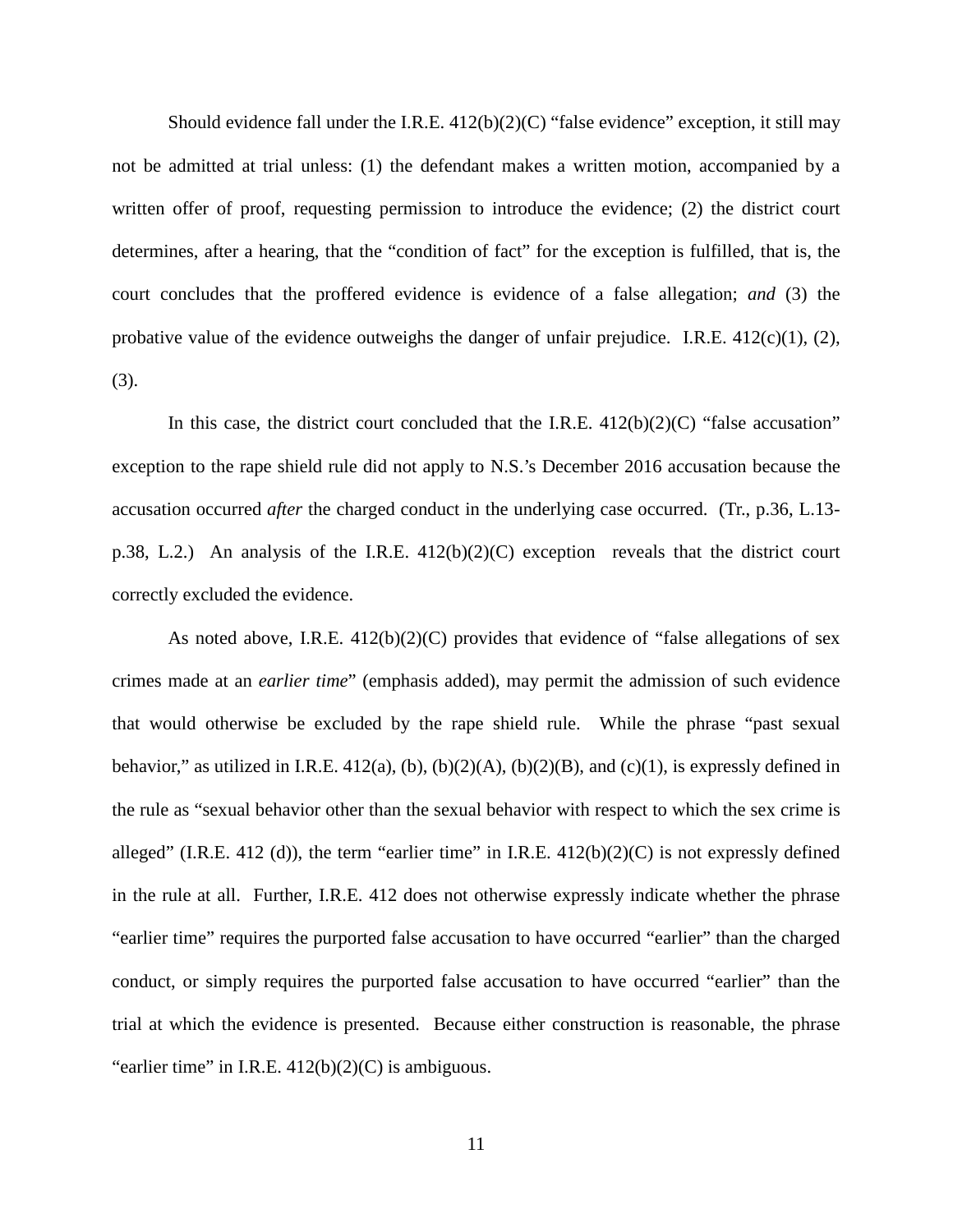The only construction of I.R.E.  $412(b)(2)(C)$  that would give any meaning to the term "earlier time," and which would not render that term superfluous, is a construction that interprets the term as imposing the temporal requirement that the purported false accusation must have occurred "earlier" than the charged crime, rather than simply "earlier" than the jury trial. Certainly, a defendant could not present evidence, at trial, of purported false accusation that occurred *after* the time of the trial. The "earlier time" language would thus be superfluous and have no meaning if it required only that the purported false accusation occurred "earlier" than the trial. Under such a construction, the exception would operate exactly the same as if it merely applied to "false allegations of sex crimes," without any qualifier that the accusation had to have been made "at an earlier time."

Further, in the amendment to I.R.E. 412(b)(2)(C) that became effective July 1, 2018, a second term indicating the existence of a temporal requirement was added. "[F]alse allegations of sex crimes made at an earlier time," as provided in the 2017 version of the subsection, became "an alleged victim's *prior* false allegations of sex crimes made at an *earlier time*," following the 2018 amendment (emphasis added). This 2018 amendment was intended to, in part, "simplify, clarify and modernize the language [of the Idaho Rules of Evidence]." (3/26/18 Idaho Supreme Court Order "In Re: Adoption of Newly Formatted Idaho Rules of Evidence.") Rather than identifying any superfluous language and removing it, this amendment instead reiterated the temporal requirement that the purported false accusation must have occurred before the charged conduct.

 On appeal, Chambers notes that, generally, "[e]vidence related to a witness's credibility that comes into existence after an alleged crime is still probative at trial because it is *during the trial (or other evidentiary hearing)* that credibility is assessed and the evidence weighed by the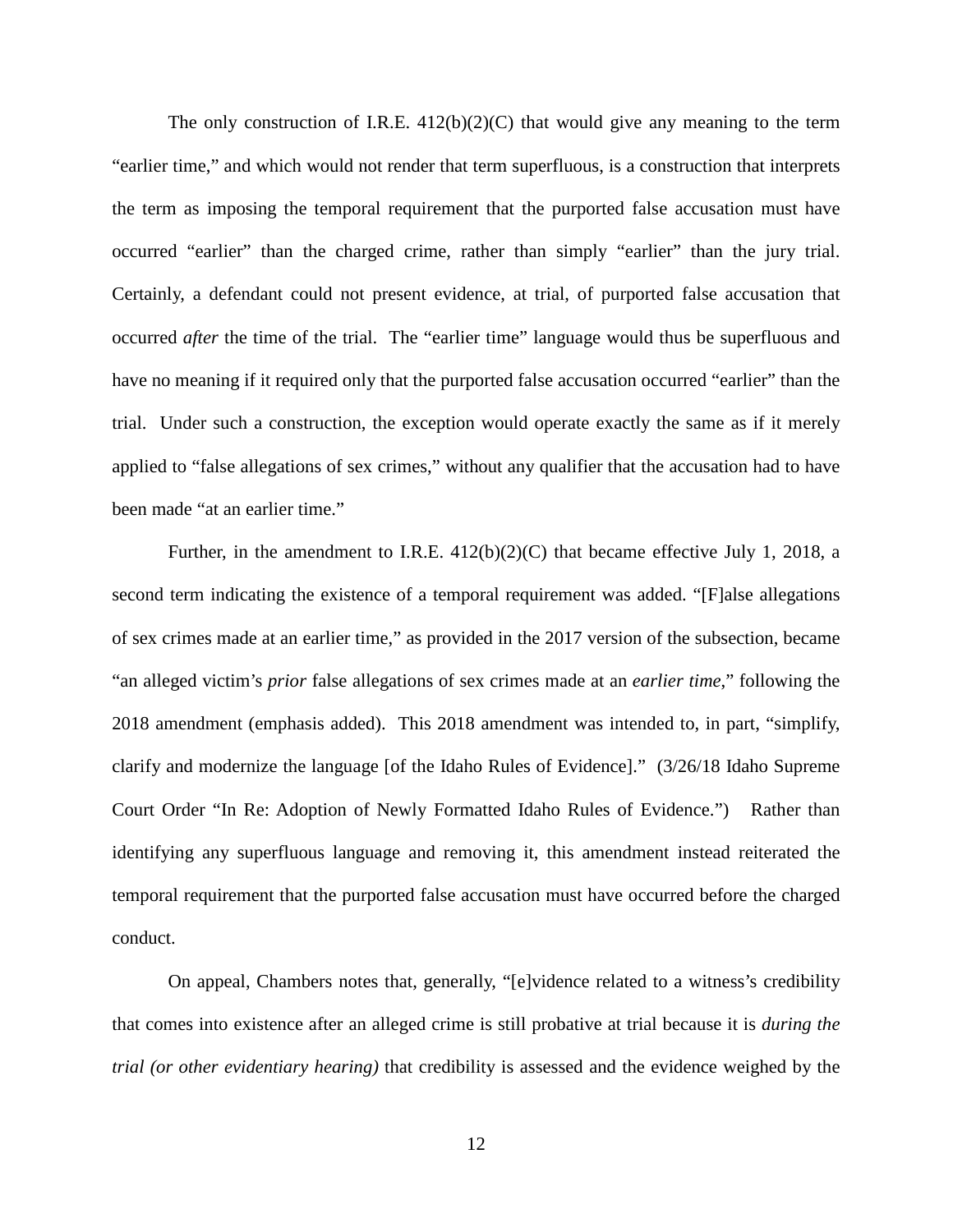jury." (Appellant's brief, p.17 (emphasis in original).) However, while evidence that meets the requirements of an I.R.E. 412 exception *may* be utilized to impeach the credibility of a testifying victim, the rule does not require that a victim testify at all in order for the exceptions to apply. Instead, the I.R.E. 412 exceptions provide not merely a grounds for witness impeachment, but an opportunity for the defendant to admit substantive evidence tending to refute the victim's *underlying accusation* that initiated the criminal case to begin with. It other words, it is not a victim's trial testimony which is directly addressed by the I.R.E. 412 exceptions, it is the victim's pretrial accusation which resulted in criminal charges against the defendant. A victim's actions which occurred *before* the charged conduct occurs are more probative to the veracity of the victim's pretrial accusation that initiated the criminal investigation than are the actions of the victim that occurred sometime later.<sup>[5](#page--1-4)</sup> Therefore, the district court correctly interpreted the "earlier time" term in I.R.E. 412(b)(2)(C) as containing a temporal requirement, and correctly concluded that this exception to the rape shield rule did not apply to N.S.'s December 2016 accusation.

In the alternative, even if the district court erred in interpreting the statute, it still correctly excluded the evidence upon the alternative ground that the probative value of the evidence did not outweigh the danger of unfair prejudice, as required for admission by I.R.E.

 $\overline{a}$ 

<sup>&</sup>lt;sup>5</sup> Additionally, while the state does not concede that the record affirmatively demonstrates that N.S.'s December 2016 accusation was false, one underlying policy consideration that supports the temporal requirement of the "false accusation" exception to the rape shield statute is that the trauma of a legitimate rape or other sexual crime may precipitate a victim's subsequent false accusation, particularly where the victim is a child or an individual with a mental disability or mental health issue. See, e.g., State v. LeClair, 730 P.3d 609, 616 (Or. Ct. App. 1986) ("The court noted that the trauma of an actual incident of sexual abuse can precipitate a child's false accusations of subsequent abuse."); State v. Ellsworth, 709 A.2d 768, 774 (N.H. 1988) ("Further, the probative value of this evidence [of subsequent allegations made by the victim] is weak because at most it shows that as a result of the attention he received *after* making the allegations against the defendant, the victim later made false allegations of relatively minor infractions at Pine Haven.") (emphasis in original, citations omitted).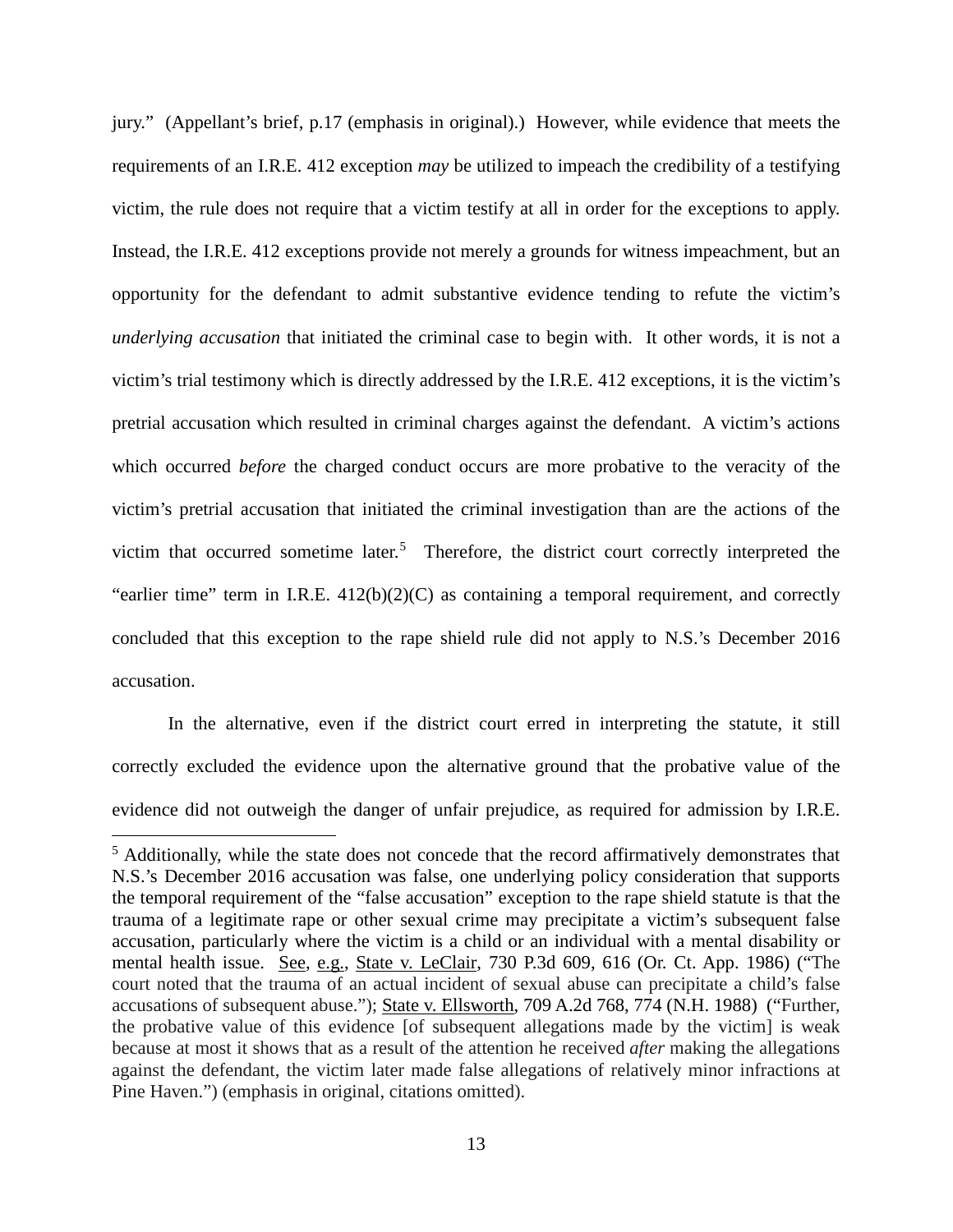$412(c)(3)$ . As argued by the state (R., pp. 148-152), and as the district court concluded (Tr., p. 38, Ls.2-21), the admission of N.S.'s accusation against a separate individual which occurred six months after the charged conduct would have created a substantial risk of confusing and misleading the jury. Further, as discussed above, even if I.R.E.  $412(b)(2)(C)$  does not contain a temporal requirement, the fact that the December 2016 accusation occurred six months after the charged conduct renders those subsequent accusations, at the very least, less probative of the veracity of N.S.'s June 2016 allegations against Chambers than allegedly false accusations that preceded the charged conduct.

Finally, should this Court determine that the district court erred *both* by interpreting I.R.E. 412(b)(2)(C) as including a temporal requirement, *and* by concluding that the probative value of the proffered evidence was not outweighed by the danger of unfair prejudice, this case should be remanded for determination of the other requirement for admission of evidence pursuant to an I.R.E. 412 exception – whether the proffered evidence was, factually, evidence of "false accusations of sex crimes." I.R.E. 412 (c)(2).

The "earlier time" term, as utilized in I.R.E. 412(b)(2)(C), imposes a temporal requirement on evidence which a defendant seeks to admit under that exception. Because the proffered evidence in this case, N.S.'s 2016 rape accusation, occurred after the underlying charged conduct, it was not subject to the false accusation exception to the rape shield rule. Therefore, Chambers has failed to show that the district court erred in excluding the evidence on this basis.

14